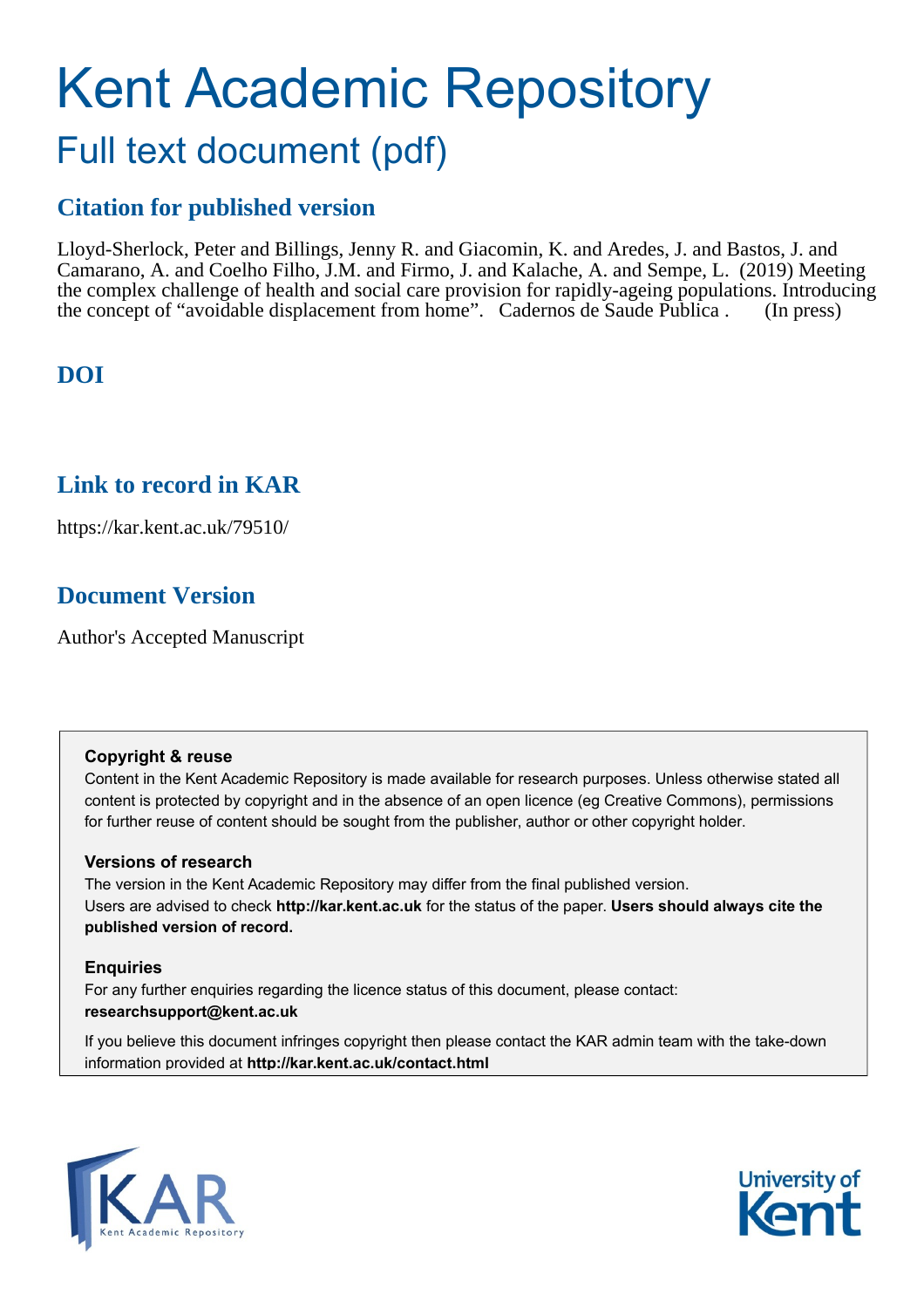Meeting the complex challenge of health and social care provision for rapidly-ageing populations. Introducing the concept of "avoidable displacement from home".

P.Lloyd-Sherlock, J.Billings, K.Giacomin, J.Aredes, J.Bastos, A.Camarano, J.M.Coelho Filho, J.Firmo, A.Kalache, , L.Sempe.

### Introduction.

Low and middle-income countries are experiencing accelerated population ageing, with rapid increases in the numbers of people at very old ages. Developing well-integrated health and social care systems represents a daunting challenge for all countries. In high-income countries, where separate systems of health and social care have evolved independently over several decades, belatedly reengineering them into a single, integrated service has proved to be much more easily said than done.<sup>1</sup> Emerging economies have an opportunity to avoid these policy mistakes at an earlier stage of service development. To do so will require fundamental changes to established paradigms of policy-making, as well as to models of service provision and professional behaviour. This paper discusses these challenges and proposes a new conceptual framework to support policy responses.

#### An ageing world

According to data taken from Department of Economic and Social Affairs of United Nations about Population Dynamics,  $267$  per cent of all people aged over 70 lived in less developed regions by 2015, and this will rise to 76 per cent in 2050.<sup>2</sup> Over the same period, the share of Brazilian population aged 70 and over will approximately treble from 5.1 to 16.4 per cent (Table 1). Yet research and policy discussion about the needs of very old people remain focussed on more-developed regions.<sup>3</sup>

Increasing numbers of people at very old ages pose specific policy challenges. Disorders and functional decline are more prevalent for people aged 70 and over than for people at younger ages. Table 2 compares data on the functional status of older adults from a Brazilian national survey<sup>4</sup> to surveys in Mexico<sup>5</sup> and the USA.<sup>6</sup> These surveys belong to the Health Retirement Survey (HRS) family and use the same criteria to define disability,<sup>7</sup> which permits crossnational comparisons. The proportion of older people with at least one functional limitation rises sharply with age and in Mexico it has increased significantly over time for all age groups (longitudinal data are not yet available for Brazil). A combination of rapid population ageing and high levels of functional impairment are generating a rapid escalation in demand for social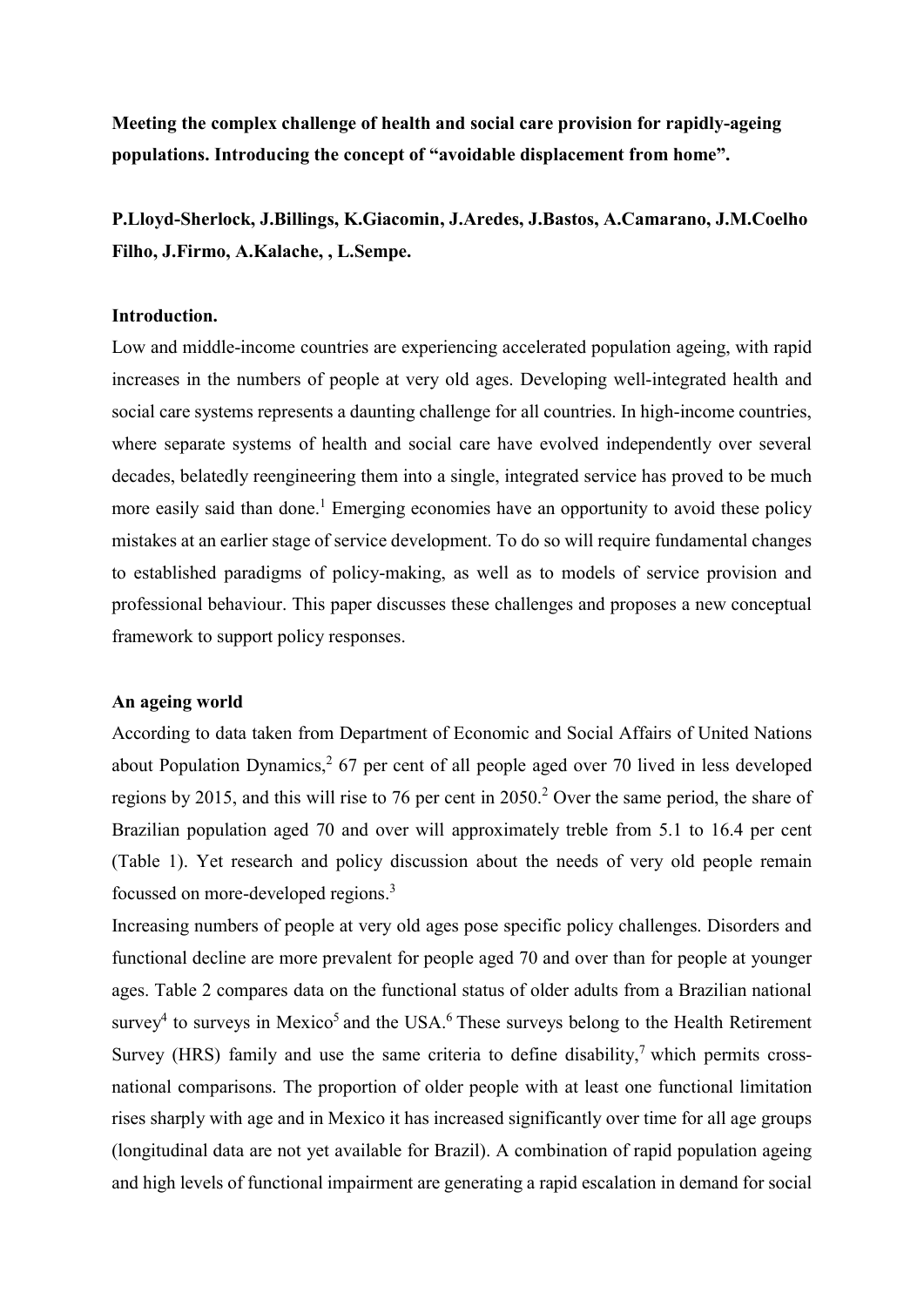care and geriatric health services.<sup>4-6</sup> The intensity of care needs is particularly high for conditions such as dementia. It has been estimated that the number of people with this condition in Latin America will rise from 7.8 million in 2013 to over 27 million by 2050.<sup>8</sup> Dementia is not the only condition that leads to complex and intensive care needs in later life. Frailty, multimorbidity and other specific conditions are associated with severe levels of care dependency. For example, Brazil's National Health Survey estimated that there were 568,000 people with severe disabilities due to stroke in 2013.<sup>9</sup>

Rapidly escalating demand for long-term care and the limited capacity of families to meet this need call for robust policy responses by governments. In countries like Brazil, demographic trends, changes to family structures and increased female participation in paid work reduce the supply of potential family carers.<sup>10</sup> The experiences of high-income countries demonstrate a need to develop coordinated, inter-sectoral responses across different agencies.<sup>1,11</sup> There is growing evidence that caring for older family members is highly stressful, physically, financially and emotionally.12,13 This does not mean, however, that formal service provision should be viewed as a direct substitute for family care. Instead, the two should be considered complementary parts of an integrated system of health and social care for older people.<sup>11</sup> The large variations in age-specific functional status shown in Table 2 in part reflect the potential for health interventions to limit the onset of functional decline and hence demand for long-term care.<sup>10</sup> Similarly, appropriate long-term care provision can substantially reduce demand for mainstream health services, which are often more expensive.

#### Avoidable Displacement from Home.

ADH can be understood as a failure to deliver care that enables older people to choose to remain in their homes for as long as possible when this is in their best interest. It offers a comprehensive and holistic framework to treat health and social care as a single system, by examining relationships between different care settings. It combines consideration of individual preferences and personal agency with a health systems perspective. In this way, ADH encompasses and adds value to a number of established concepts, including personcentred models of geriatric care, integrated care, ageing in place and continuity of care.<sup>14-16</sup>

ADH results from relationships between different care settings that are seen as problematic, either from a health systems perspective and/or in terms of older people's preferences. These settings are where the older person currently resides, either on a long-term or (in the case of most hospitalisations) short-term basis. As such, they include residential care homes, as well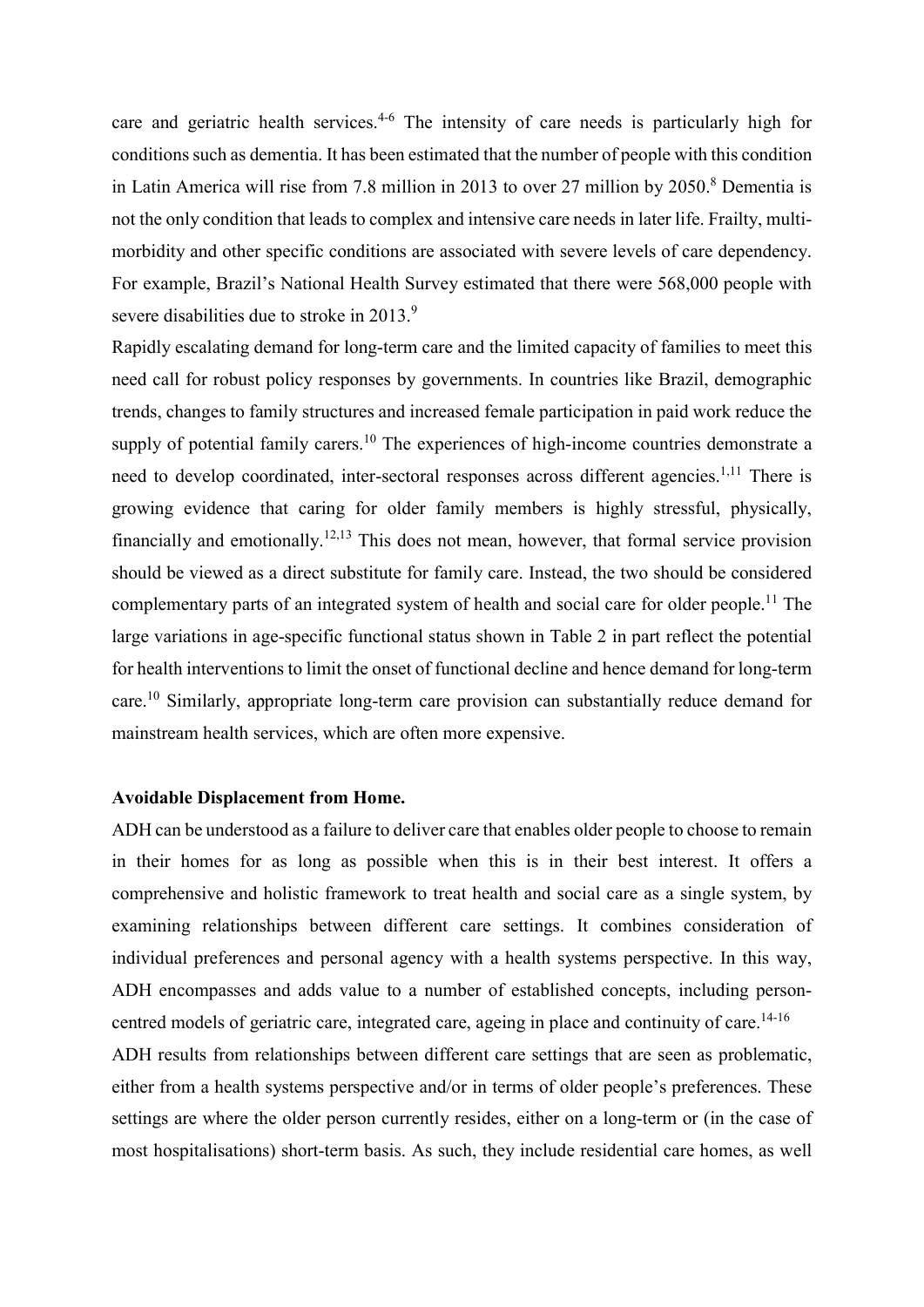as the home and inpatient hospital settings (Figure 1). These relationships may be considered to be problematic when they promote the following outcomes:

 (Re)admissions to hospitals that could be reasonably avoided. These include admissions for inappropriate clinical reasons, conditions potentially amenable to treatment in non-inpatient settings, and admissions for preventable conditions (such as acute health episodes resulting from inadequate self-care or falls).

Unnecessarily long hospital stays, due to delayed discharge. These may be due to inappropriate discharge protocols or a lack of suitable support for patients outside the hospital setting.

Unnecessary admissions into care homes. These are admissions of older people whose needs could be adequately met within domiciliary settings.

# Policy relevance of ADH.

ADHs contribute to growing pressures on health service funding in a number of different ways. They include hospitalisations for ambulatory care-sensitive conditions, which could have been avoided if suitable primary health care services had been available to the patient.<sup>17</sup> Older people represented 15 per cent Brazil's adult population in 2012, but accounted for almost a third of all hospital admissions and more than half of intensive care admissions in the public health system between 2009 and 2015. Additionally, older inpatients account for 39 per cent of the total adult inpatient budget of public hospitals.<sup>18</sup> It has been calculated that 31 per cent of inpatient hospital spending on people aged 60 and over in Brazil's National Health System between 2000 and 2013 was for conditions suited for ambulatory treatment. This amounted to around US\$275 million of hospital spending in 2013.<sup>19</sup>

ADHs also include conditions that are appropriate for inpatient care, but that could have been easily prevented by suitable outpatient health and social care. Combining inappropriate and preventable hospitalisation, studies of hospital admissions of older people in the UK estimate that between 20 and 32 per cent could be defined as "inappropriate".<sup>20-22</sup>

A third element of ADH is unnecessarily long hospital stays, when inpatients deemed medically fit for discharge continue to occupy a hospital bed for nonclinical reasons. The mean cost of a single case of delayed hospital discharge has been estimated at US\$7,020 by a systematic international review.<sup>23</sup>

As well as the wasteful use of resources, there are a number of other benefits to minimising ADHs.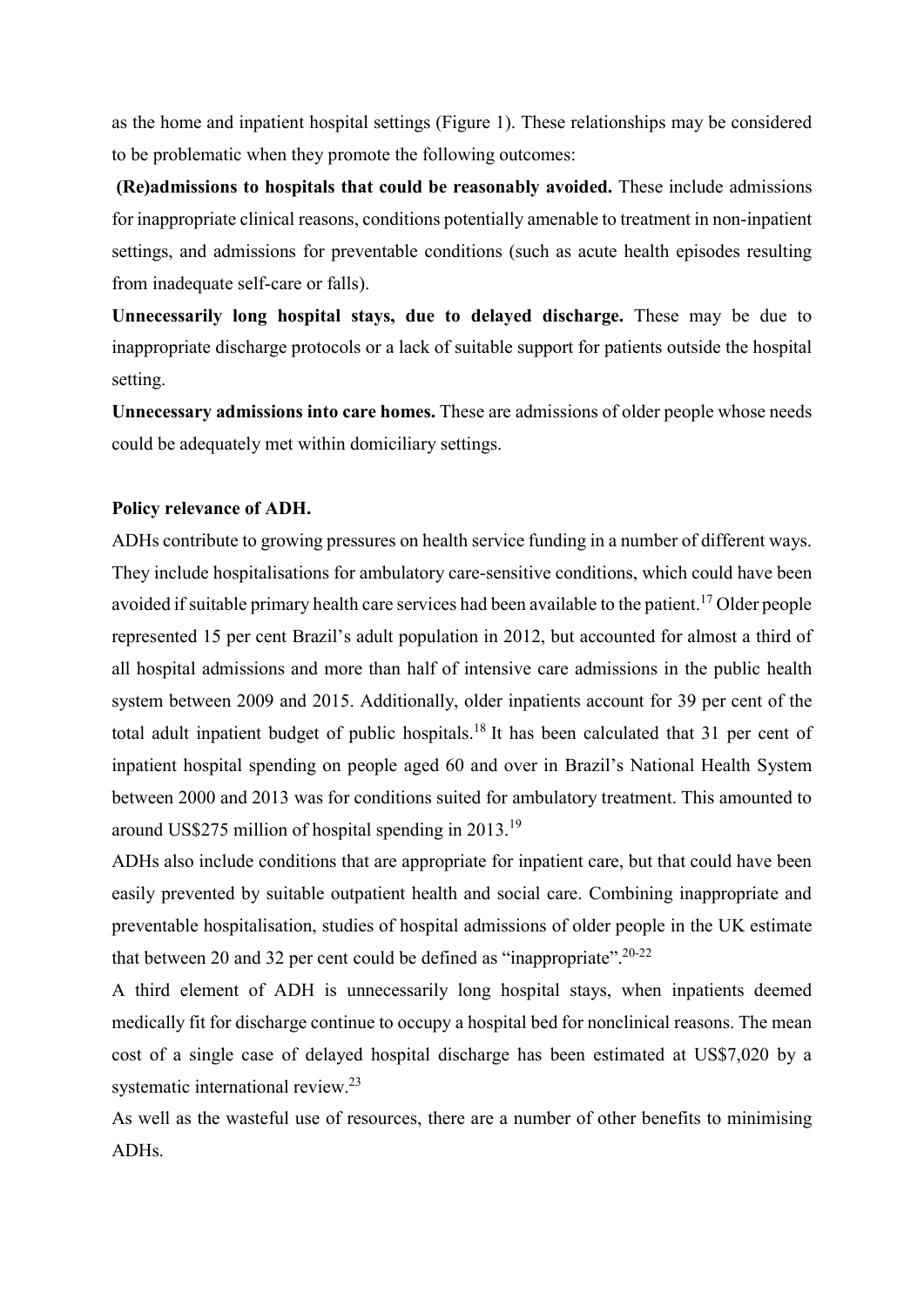First, older people face particular risks from unneeded hospitalisation, such as hospitalacquired infections.<sup>24</sup> Data for Brazil show that rates of such infections were 13.3 per cent for inpatients aged 60 and over, compared to 7.2 per cent for the total inpatient population, and that these infections were associated with longer hospital stays.<sup>25</sup> Between 2009 and 2015, the proportion of inpatients aged 60 or more who died in hospital rose from 9.8 to 11.2 per cent.<sup>18</sup> Second, where hospital inpatient capacity and beds in residential care homes are limited, ADHs reduce access to appropriate care for those people who really need it. This is especially problematic when the supply of beds is very limited, as in Brazil, where the number of hospital beds per 1000 population in 2014 was 2.11 compared to 8.13 and 13.17, in Germany and Japan, respectively.<sup>26,27</sup>

Finally, older people usually express a strong preference to remain in their own homes and this is associated with enhanced quality of life, and in some cases, better health.<sup>11</sup> In Latin America and Brazil, in part, this preference may reflect evidence that the quality of care in many care homes and inpatient settings leaves much to be desired.<sup>28</sup>

As well as addressing these issues individually, ADH encourages policy-makers to go beyond an exclusive focus on health system efficiency and quality management, such as improving primary health care to reduce hospitalisations. This narrow focus neglects the wider perspective of place-based care (such as poor or fragmented service provision) or the person-centred experiences, needs and wishes of older people and their carer.<sup>29,30</sup> One specific gap in current approaches is the relationships between care homes and other care settings. Just as is the case with hospital admissions, this can include avoidable and unnecessary admissions into care homes when older people have limited care dependency or when their needs might be met within domiciliary settings, were appropriate services available to support and complement family care.<sup>10</sup>

## Comparing preliminary ADH components across different contexts.

Patterns of ADH components vary between countries. In less-developed countries fewer old people live in residential care homes than in high-income countries.<sup>11</sup> In Brazil less than 1 per cent of older people were living in care homes in 2018, compared to 4.7 per cent of people aged 65 and over in the UK in 2016.<sup>27,31</sup> Conversely, average lengths of hospital stays in lessdeveloped countries tend to be high by international standards. This indicates that a relatively high proportion of hospital stays in countries like Brazil may be for conditions better suited to care homes or domiciliary settings. A survey of hospital inpatients aged 60 and over in Rio de Janeiro between 2001 and 2007 found 2,260 had been there for over a year.<sup>32</sup> A survey of 11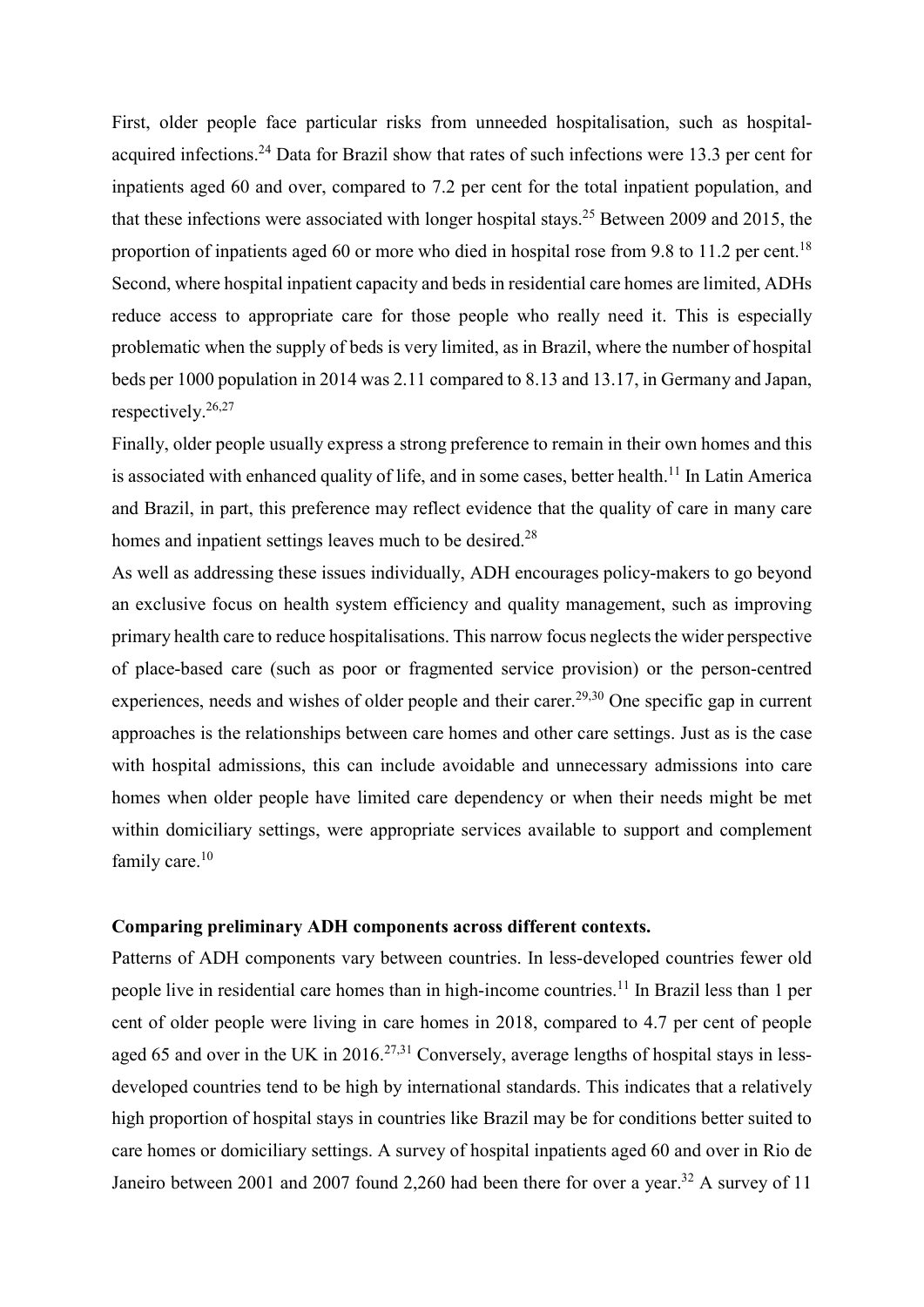public hospitals in Chile in 2014 categorised 36 per cent of stays of over a month as "social hospitalisations" (patients no longer in need of inpatient care, but who could not be discharged due to the unavailability of care at home).<sup>33</sup>

Unnecessarily protracted hospital stays do not mean countries should seek to directly substitute social hospitalisation with residential care facilities. In many cases, care homes also represent a sub-optimal form of provision, in terms of both cost-effectiveness and the quality of service they offer.<sup>11</sup> For example, in Argentina a significant number of residential care facility residents have neither moderate nor high levels of care dependency. Older people rarely express a preference for moving to a care home and admissions are often coercive, sometimes constituting an unjustifiable deprivation of liberty.<sup>34,35</sup>

Also, the extent to which the home represents the best environment for older people varies between settings. For example, in poor urban neighbourhoods, substandard housing conditions and a lack of safe pavements, among many other things, reduces their suitability for frail older people.<sup>36</sup> At the same time, the capacity of families to provide care varies according to the availability, disposition and ability of relatives to perform this role. Unpaid family carers, almost always women, often lack basic knowledge about caring for a frail older person and are exposed to high levels of stress. A survey of 52 family carers for people with dementia in Colombia found 55.8 per cent had been performing this demanding role for over three years and most had little knowledge of the condition.<sup>37</sup>

Figure 2 presents a stylised summary of how different processes can generate ADH across settings and at different levels. In high-income countries, a lack of family support is a major cause of delayed discharge from hospital.<sup>38</sup> It is sometimes claimed that family support is more abundant in countries like Brazil, but the 2013 Pesquisa Nacional de Saúde found that the majority of Brazilians aged 60 and over with care needs received no support from either a family member or another person.<sup>10</sup> There is evidence that gaps in family support and social care contribute significantly to ADH in Brazil.<sup>32,39</sup> Additionally, high-income country experiences show that inadequate local primary health services make a major contribution to ADH, as does poor coordination between services and limited coverage of health insurance.<sup>40,</sup> <sup>41</sup> These effects are likely to be significant in countries like Brazil, where local service infrastructure is limited and tends to focus on the needs of younger people. In 2013, 31.3 per cent of Brazilians aged 60 and over were not enrolled in the Family Health Strategy.<sup>42</sup> Municipal data for poor neighbourhoods of Belo Horizonte show that average rates of health post use for older people living more than 500 metres away from a post were significantly less frequent for those living closer. A shortage of locally available outpatient services increases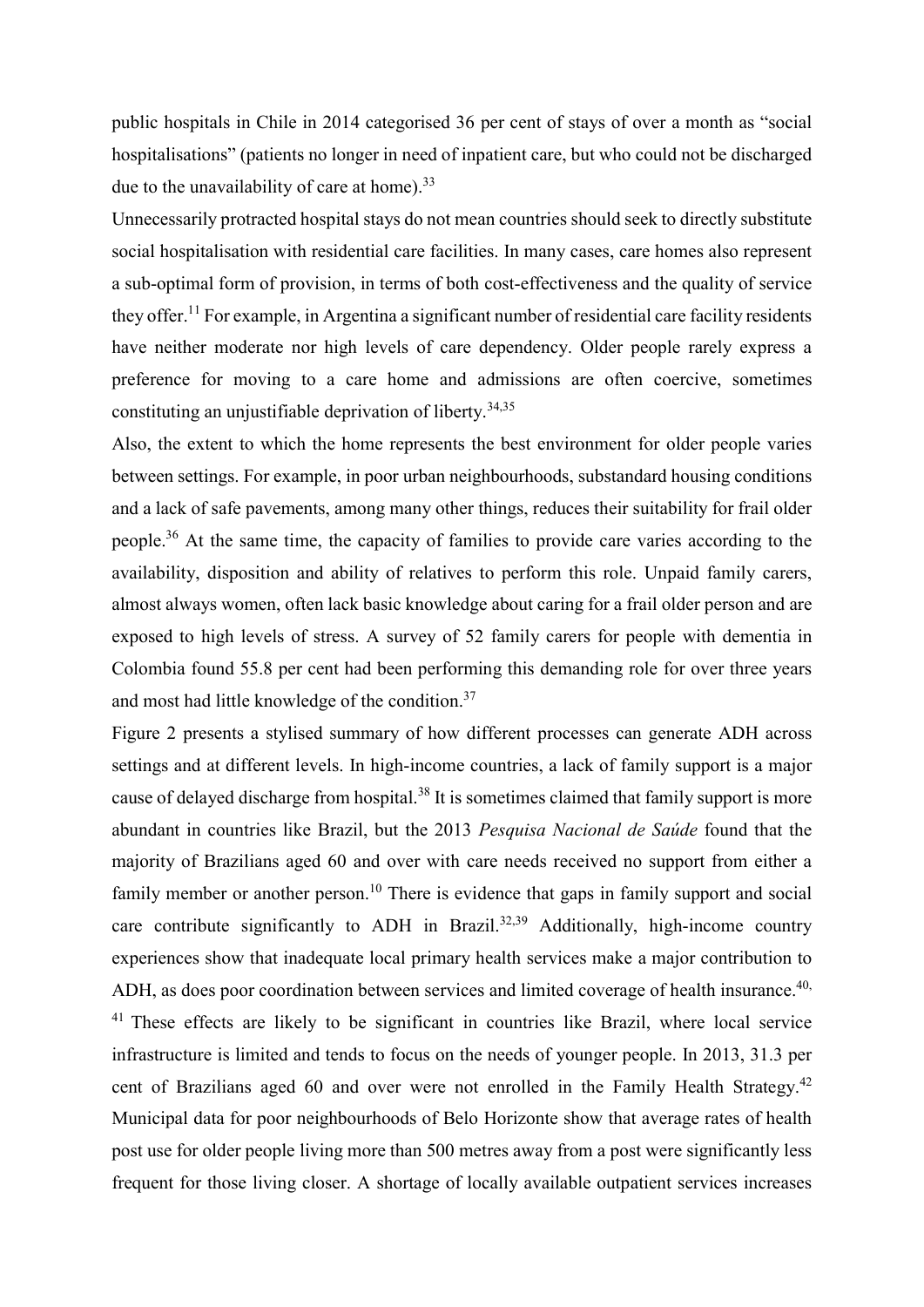rates of emergency department utilisation and this, in turn, is strongly associated with admissions for avoidable or preventable conditions.<sup>43</sup> Similarly, poor health management in long-term care facilities, coupled with limited coordination with local health services further contribute to hospitalisations. A study in Japan found that the majority of hospital admissions of nursing home residents were potentially avoidable.<sup>44</sup>

## Reducing ADH.

Significant cost benefits can be achieved by reducing ADH. For example, in the UK, the average length of inpatient stay for people aged 70 to 74 fell from 9.6 to 8 days between 2007 and 2016, without a comparable increase in the numbers of people in residential care.<sup>45</sup> The USA achieved a 20 per cent reduction in average length of hospital stays between 1993 and 2009, which is equivalent to 0.1 days per older person.<sup>46</sup>

Table 3 shows estimated cost savings for an annual reduction of 0.1 days of hospital inpatient stays for people aged 60 and over and 70 and over in 2015 and  $2030^{47,48}$  The calculation multiplies the cost of a single inpatient day (using 2005 WHO data on public district hospital costs), by the population in each age group for the corresponding year and then divides by ten. In Brazil the estimated savings for the population aged 60 and over would be US\$197 million in 2015 and US\$342 million in 2030. The corresponding savings for just the population aged 70 and over would be US\$84 million and US\$162 million. While this is a very approximate exercise, it provides an indication of the scale of potential savings. These are likely to be conservative estimates done by the authors based on the WHO data,  $47$  as (i) district hospitals stays are considerably cheaper than in teaching hospitals and (ii) the costs of hospital days in 2015 and 2030 will be higher than in 2005.

In high income countries, there are growing concerns about potentially detrimental effects on older people of reducing hospital stays "at all costs".<sup>49</sup> How can hospital stays be reduced without either shifting the burden to care homes or family carers, or harming the wellbeing of older people? The experiences of high-income countries indicate this cannot be achieved through a single or simple set of interventions. Most studies emphasise a need for packages of community-level interventions based on integrated health and social care.<sup>50</sup> This has proved to be a challenging agenda: many countries are belatedly attempting to integrate systems of health and social care which were allowed to develop separately over time.<sup>11</sup> Other countries may be able to learn from these past mistakes, by applying more comprehensive ADH strategies. In countries like Brazil, almost no family carers of older people receive meaningful support in performing this role. Yet the experience of high-income countries demonstrates the potential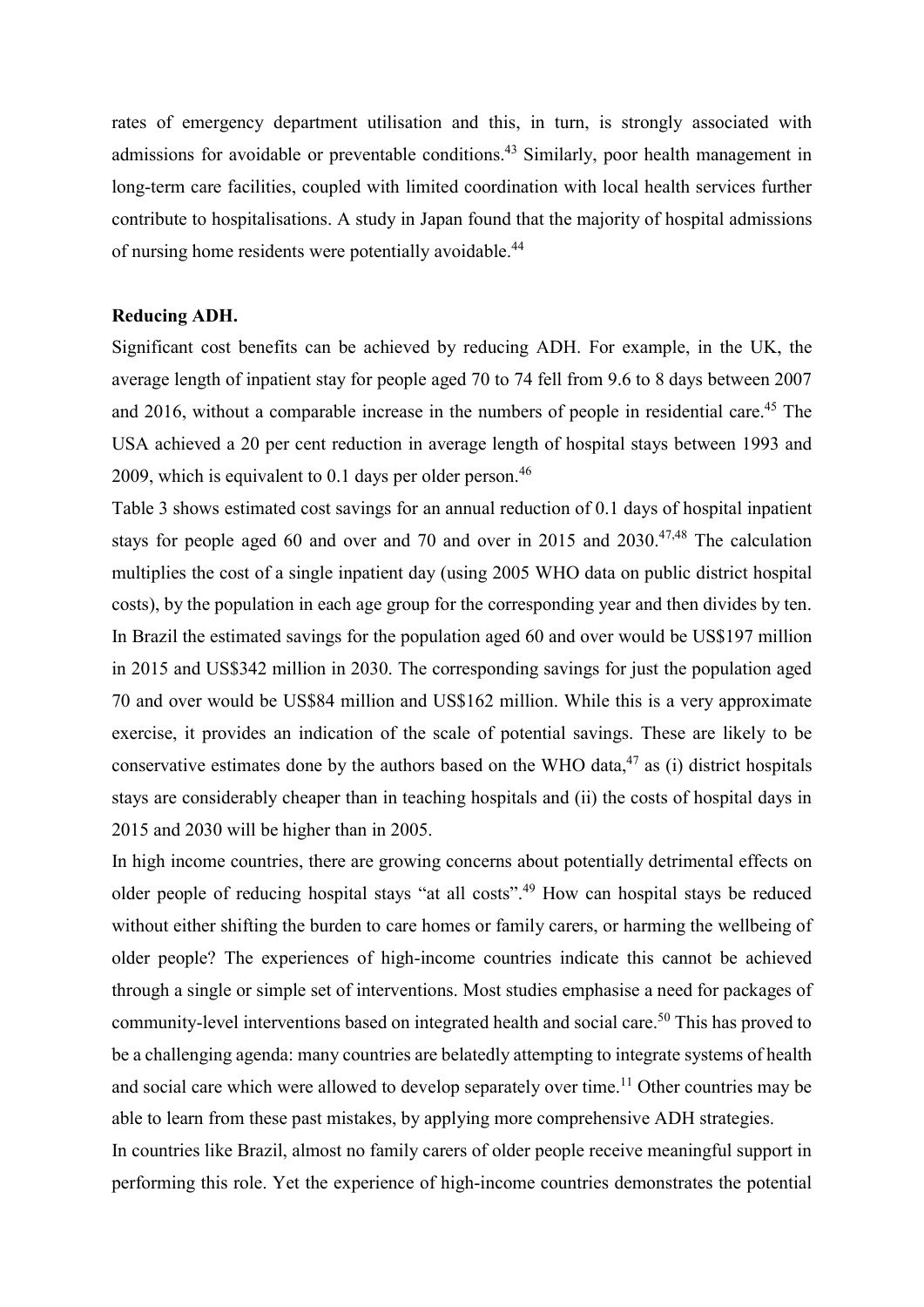effectiveness of a wide range of interventions. For example, Finnish long-term care policy places a large emphasis on respite services for people who care for older relatives. This forms part of a wider policy goal to ensure that at least 90 per cent of people aged 75 or more can remain living at home.<sup>51</sup>

There is a need for the careful coordination of complementary interventions across a wide range of agencies and stakeholders. Evidence on the effectiveness of many interventions remains very limited for high-income settings.<sup>52</sup> Even in cases where evidence exists, it should not be assumed that outcomes will be the same if these interventions are directly replicated in lessdeveloped settings. There is an urgent need to build knowledge of what works in countries like Brazil, both in terms of specific interventions to support care at home, as well as how they can be effectively combined into a wider strategy of reducing ADH.

Some countries in Latin America have started to develop interventions to address specific aspects of ADH. However, these are generally quite limited in terms of scope and resources, and they usually do not address ADH as a whole.<sup>33</sup> National level programmes are being developed alongside policy experimentation at local government level.<sup>53</sup> There is an urgent need to develop comparative evaluations of these different interventions and to share experiences.

#### **Conclusion**

This paper has introduced the concept of 'avoidable displacement from home' and demonstrated its potential application in Brazil and other countries. The development of the concept is at an early stage and will require more detailed elaboration, as well as validation, by policy-makers.

At first sight, the concept of ADH has a number of potential advantages. First, it recognises the inseparability of health and social care, and the need to view them as part of a single system, not as two conjoined ones. Second, it places equal emphasis on system efficiency and the needs and preferences of older people. Existing concepts fail to provide a holistic, person-centred and place-based understanding of how being "displaced" from home is experienced by older people and their carers. Third, ADH combines an element of conceptual simplicity (as illustrated in Figure 1) with a more elaborate frameworks to guide the analysis of more complex underlying processes (such as Figure 2). Finally, ADH links to rapidly emerging policy concerns in countries like Brazil, and may serve as a bridge between research and policy-making.

Despite its conceptual simplicity, the application of ADH to real life scenarios is likely to be challenging. Establishing what may or may not constitute an avoidable or inappropriate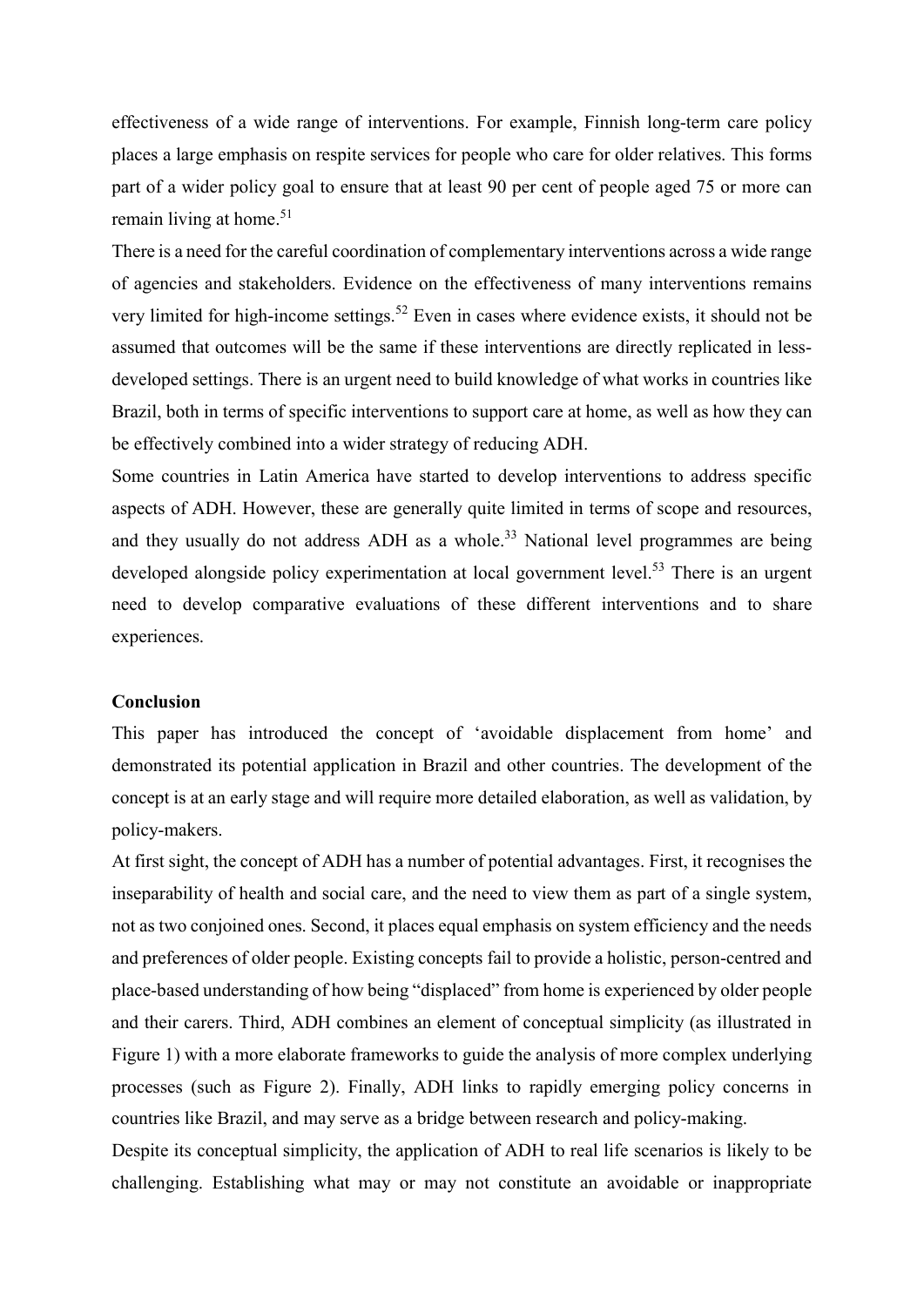displacement from home will depend on personal expertise and an element of subjective judgement. ADH should not be interpreted as a binary phenomenon, but as a spectrum of judgements, ranging from more obvious and egregious cases to more marginal ones. This is likely to be context-specific and judgements may vary within and across different professions. For example, despite there are some ambulatory care sensitive conditions (ACSC) used for classifying hospitalizations as ACSC, using ICD-10 codes, and following the definitions of <sup>54</sup> for Brazil, Brazil is the only country in Latin America that has made a systematic effort to adapt the ACSC lists from the US, Canada and Spain to its own circumstances. However, it is important to note that until now there is no international consensus on how best to compose ACSC lists.<sup>55</sup> We could argue that age-neutral ambulatory care sensitive condition lists are not sensitive to the needs of very old people (for whom hospitalisation for a given condition may be more appropriate than for people of other ages). This demonstrates the danger of reducing ADH to a simple set of criteria. Rather than over-simplify, it may be instructive to explore different meanings and interpretations of ADH across settings and stakeholders, as part of a process of concept validation. Identifying these disagreements may in itself reveal valuable policy lessons to enhance service integration in a meaningful and sustainable way and support person-centred care.

A final word of caution. ADH should not be used to justify policies and strategies that assume "home is always best" for older people, thus delegating all responsibility to families and minimising state responsibility. Such an approach ignores the potential unsuitability of home environments for some older people and the limitations of family care. Also, it places an unjust burden on a growing army of mainly female family carers. Equally, seeking to reduce avoidable or unnecessary admissions into care homes does not equate to the view that these admissions are always a bad option. Across Latin America, social attitudes tend to view social care as a private, family concern and the use of formal services is often stigmatised. Properly interpreted, however, ADH should challenge these misconceptions, rather than reinforce them. Instead of seeking to reduce admissions at all costs, ADH emphasises place-based care that is appropriate to the needs and preferences of the older person.

Regardless of policy, rapid increases in numbers of frail, care-dependent older people will generate rising demand for both formal social care and related health services. Existing models of health and social care are already unfit for purpose. Effective resource allocation can only be achieved through strong partnerships, where families are provided support by integrated health and social care at the community level, and where the preferences of older people and their carers are properly acknowledged.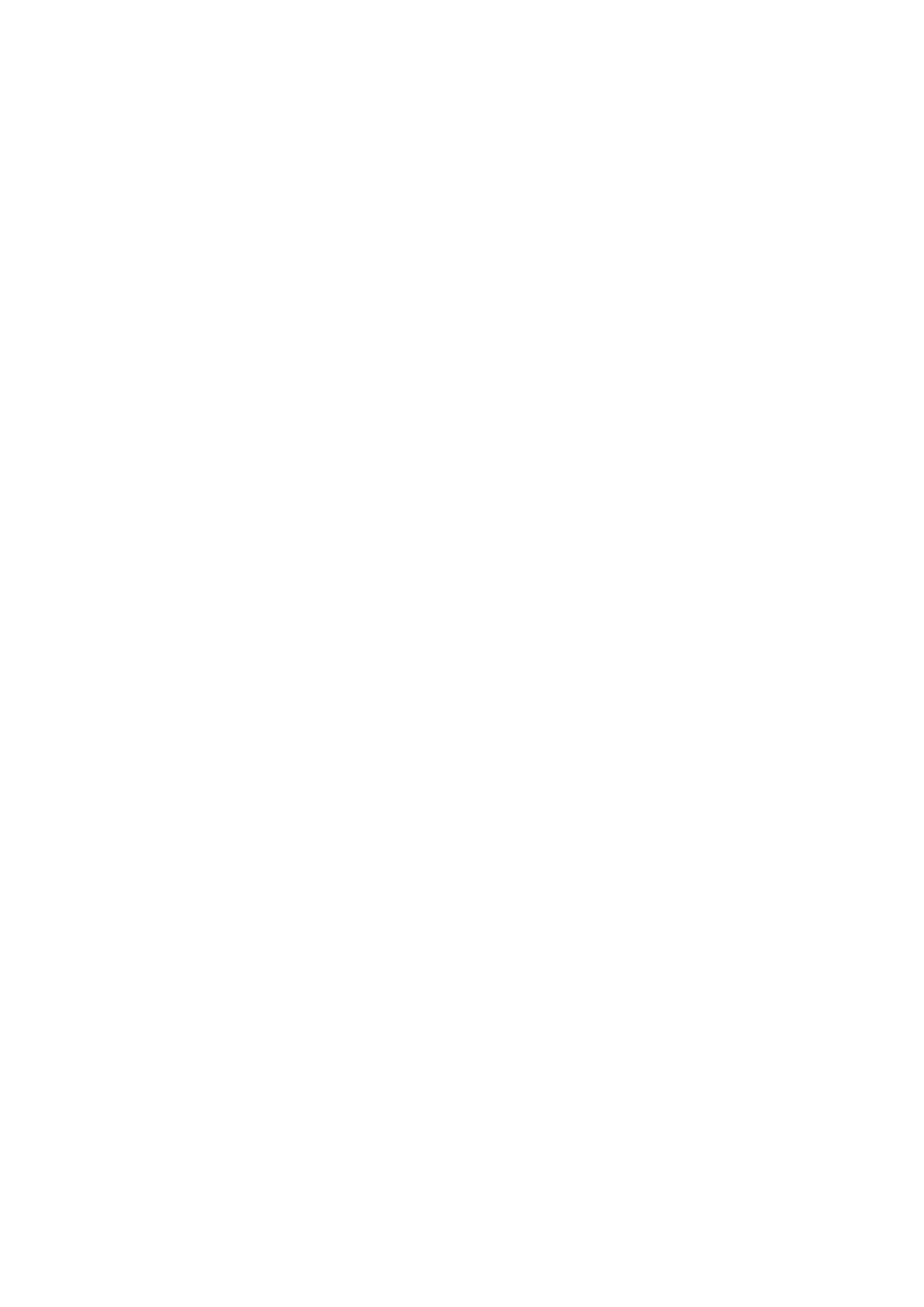# References

1. Charles A, Wenzel L, Kershaw M, Ham C, Walsh N. A year of integrated care systems: reviewing the journey so far. The King's Fund; 2018.

2. United Nations. Department of Economic and Social Affairs; 2017. Population Division. World Population Prospects The 2017 Revision Volume I: Comprehensive Tables. [Internet]. Available from: https://population.un.org/wpp/DataSources/ (accessed on 10/Jun/2019).

3. Lloyd-Sherlock P. Beyond Neglect: Long-term care research in low and middle income countries. Int J Gerontol 2014; 8(2):66-9.

4. Data derived from Fundação Oswaldo Cruz. Brazilian longitudinal study of aging [Internet]. Available from: http://elsi.cpqrr.fiocruz.br/en/ (accessed on 10/Jun/2019).

5. Data derived from National Institutes of Health/National Institute on Aging. Mexican Health and Aging Study [Internet]. Available from: www.MHASweb.org (accessed on 10/Jun/2019).

6. Data derived from National Institute on Aging. Health and retirement study [Internet]. Available from: http://hrsonline.isr.umich.edu/index.php?p=avail (accessed on 08/Jun/2019).

7. Lima-Costa MF, Andrade FB, Souza PRBD, Neri AL, Duarte YADO, Castro-Costa E, Oliveira C. The Brazilian longitudinal study of aging (ELSI-BRAZIL): objectives and design. American journal of epidemiology 2018; 187(7):1345-1353.

8. Custodio N, Wheelock A, Thumala D, Slachevsky A. Dementia in Latin America: Epidemiological evidence and implications for public policy. Front Aging Neurosci 2017; 9:1-11.

9. Bensenor IM, Goulart AC, Szwarcwald CL, Vieira MLFP, Malta DC, Lotufo, PA. Prevalence of stroke and associated disability in Brazil: National Health Survey - 2013. Arq Neuro-Psiq 2015; 73(9):746-750.

10. Giacomin K, Duarte Y, Camarano A, Nunes D, Fernandes D. Care and functional disabilities in daily activities - ELSI-Brazil. Rev Saude Publica 2018; 52(2:9s).

11. World Health Organization. World Report on Ageing and Health. In Geneva: World Health Organisation 2015.

12. Choo W, Low W-Y, Karina R, Ebenezer E, Prince MJ. Social Support and Burden among Caregivers of Patients with Dementia in Malasya. Asia Pacific J Public Heal 2003; 15(1):23- 29.

13. Lloyd-Sherlock P, Mayston R, Acosta A, Gallardo S, Sosa AL, Oca VM De, et al. Allocating Family Responsibilities for Dependent Older People in Mexico and Peru. J Dev Stud 2018; 54(4):682-701.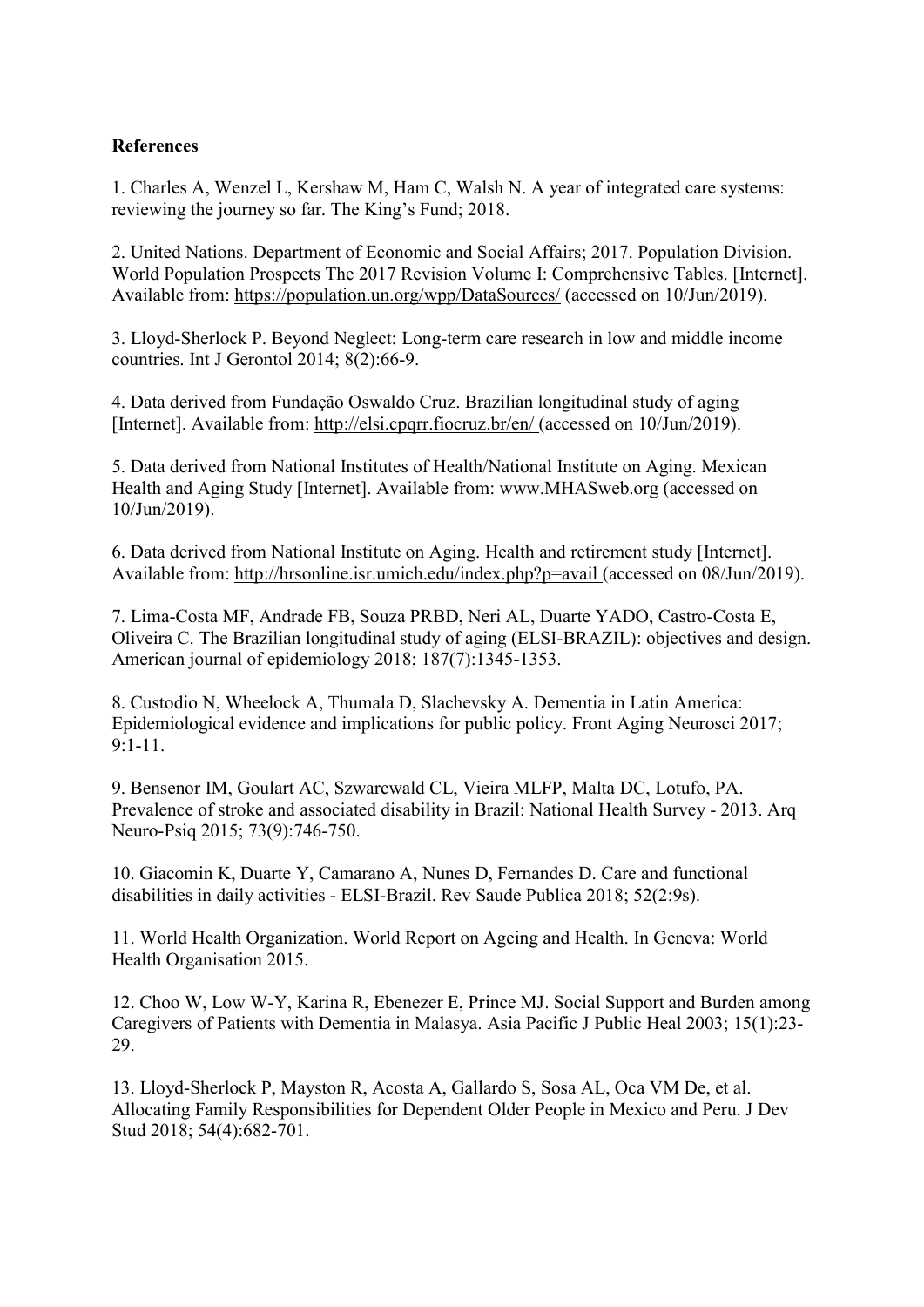14. McCormack B. A conceptual framework for person-centred practice with older people. Int J Nurs Pract 2003; 9:202-9.

15. Cornwell J, Levenson R, Sonola L, Poteliakhoff E. Continuity of care for older hospital patients a call for action. London: The King's fund; 2012.

16. Snowdon A, Schnarr K, Alesssi C. "It ' s All About Me": The Personalization of Health Systems. The World Health Innovation Network; 2014.

17. Billings J, Zeitel L, Lukomnik J, Carey TS, Blank AE, Newman L. Impact of socioeconomic status on hospital use in New York City. Health affairs 1993; 12(1):162-173.

18. Dias RD, Barros, JV. Burden of hospitalisation among older people in the Brazilian public health system: a big data analysis from 2009 to 2015. J Epidemiol Community Health 2019; 73(6):537-543.

19. Souza DK, Peixoto SV. Estudo descritivo da evolução dos gastos com internações hospitalares por condições sensíveis à atenção primária no Brasil, 2000-2013. Epidemiol e Serviços Saúde 2017; 26(2):285-94.

20. Leah V, Adams J. Assessment of older adults in the emergency department. Nurs Stand 2010; 24(46):42-5.

21. Mytton OT, Oliver D, Mirza N, Lippett J, Chatterjee A, Ramcharitar K, et al. Avoidable acute hospital admissions in older people. Br J Healthc Manag 2012; 18(11):597-603.

22. McDonagh MS, Smith DH, Goddard M. Measuring appropriate use of acute beds. A systematic review of methods and results. Health Policy (New York) 2000; 53(3):157-84.

23. Landeiro F, Roberts K, Gray AMI, Leal J. Delayed Hospital Discharges of Older Patients: A Systematic Review on Prevalence and Costs. Gerontologist 2019; 59(2):e86-97.

24. Rothan-Tondeur M, Meaume S, Girard L, Weill-Engerer S, Lancien E, Abdelmalak S, et al. Risk Factors for Nosocomial Pneumonia in a Geriatric Hospital: A Control-Case One-Center Study. J Am Geriatr Soc 2003; 51:997-1001.

25. Couto RC, Pedrosa TMG, Roberto BAD, Daibert PB. Anuário da segurança assitencia hospitalar no Brasil. Belo Horizonte: Instituto de estudos de saúde suplementar 2017.

26. Economic Commission for Latin America and the Caribbean. Statistical Yearbook for Latin America and the Caribbean 2018. Santiago; 2019. 716 p.

27. Data derived from OECD. OECD. Stat [Internet]; 2018. Available from: https://stats.oecd.org/index.aspx?queryid=30183 (accessed on 10/Jun/2019).

28. Souza DMST, Santos VLCG. Factores de riesgo para el desarrollo de úlceras por presión en ancianos. Rev Latinoam Enferm 2007; 15(5):958-64.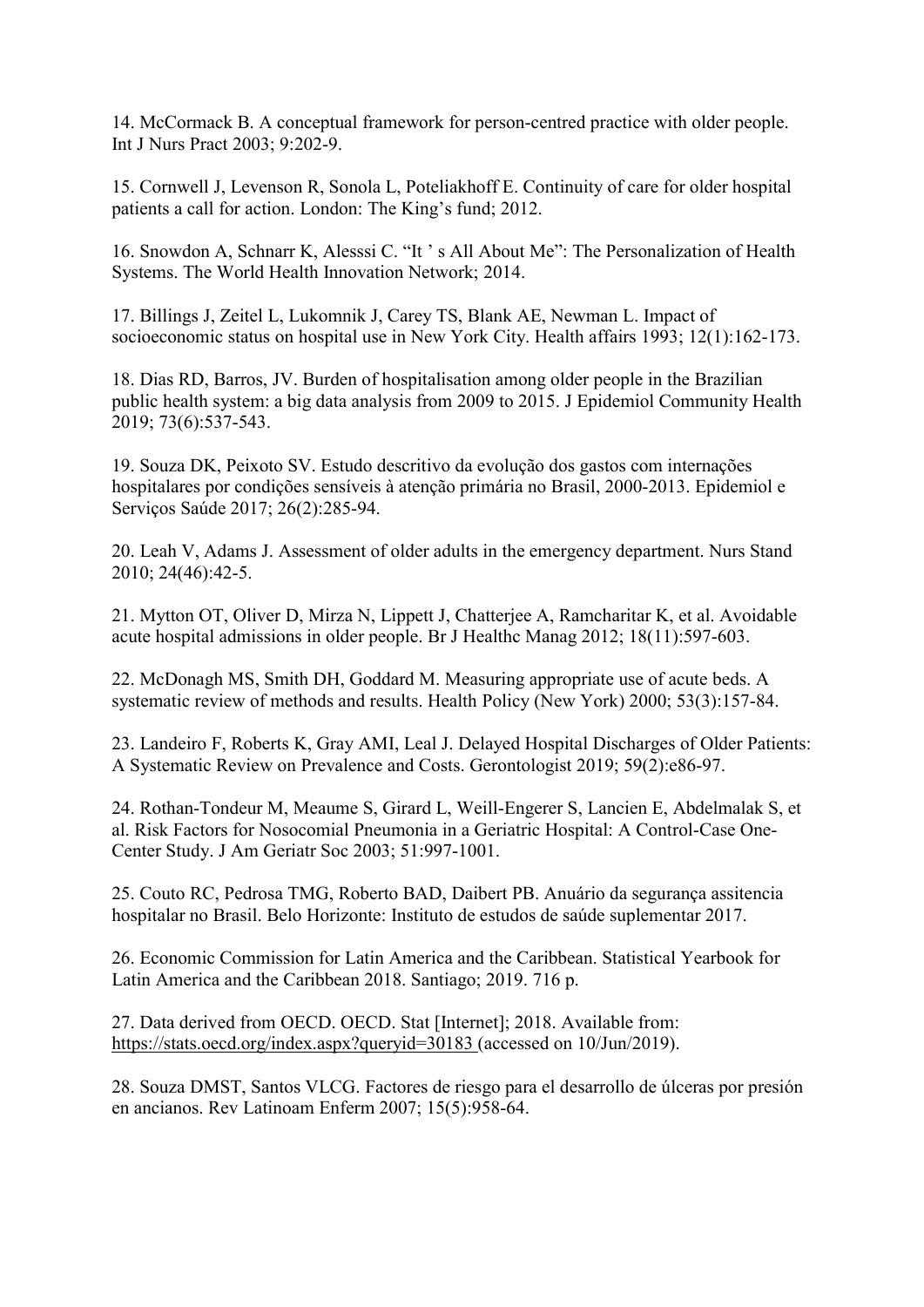29. Glasby J, Littlechild R, Mesurier N, Thwaites R. Who knows best? Older people's and practitioner contributions to understanding and preventing avoidable hospital admissions. Health Economics, Policy and Law 2019; 1-22.

30. Sixsmith J, Sixsmith A, Fänge AM, Naumann D, Kucsera C, Tomsone S, et al. Healthy ageing and home: The perspectives of very old people in five European countries. Soc Sci Med 2014; 106:1-9.

31. Oliveira Duarte Y, Wada Wataname H, Lebrão M. Estudo das condições sócioedemográficas e epidemiológicas dos idosos residentes em instituições de longa permanência para idosos registradas no Censo SUAS (Sistema Único de Assistentência Social). Universidade de São Paulo, Faculdade de Saúde Pública; 2018.

32. Romero DE, Marques A, Barbosa AC, Sabino R. Internações de idosos por cuidados prolongados em hospitais do SUS no Rio de Janeiro: uma análise de suas características e da fragilidade das redes sociais de cuidado. In: Camarano A, editor. Cuidados de longa duração para a população idosa: um novo risco social a ser assumido? Rio de Janeiro: Ipea 2010.

33. Ministerio de Desarrollo Social. Gobierno de Chile. Camas Socio Sanitarias. Informe de Descripción de Programas Sociales. 2015.

34. Lloyd-Sherlock P, Penhale B, Redondo N. The admission of older people into residential care homes in Argentina: coercion and human rights abuse. The Gerontologist 2018; 59(4):610-618.

35. Dias IG. A institucionalização asilar na percepção do idoso e de sua família: O estudo do "lar dos velhinhos." Viçosa/MG: Universidade Federal de Viçosa; 2007.

36. Alcântara A de O, Camarano AA, Giacomin KC. Política nacional do idoso: velhas e novas questões. Rio de Janeiro: Ipea; 2016.

37. Cerquera Córdoba AM, Pabón Poches DK, Uribe Báez DM. Nivel de depresión experimentada por una muestra de cuidadores informales de pacientes con demencia tipo Alzheimer. Psicol desde el Caribe 2012; 29(2):360-84.

38. Landeiro F, Leal J, Gray AM. The impact of social isolation on delayed hospital discharges of older hip fracture patients and associated costs. Osteoporos Int 2016; 27:737- 745.

39. Melo-Silva A, Mambrini J, Souza-Junior P, Bof de Andrade F, Lima-Costa M. Hospitalizations among older adults: results from ELSI-Brazil. Rev Saude Publica 2018;52(2:3s):1-10.

40. UK Department of Health. Caring for Our Future: Reforming Care and Support. London; 2012.

41. Muenchberger H, Kendall E. Predictors of preventable hospitalization in chronic disease : Priorities for change. J Public Health Policy 2010; 31(2):150-63.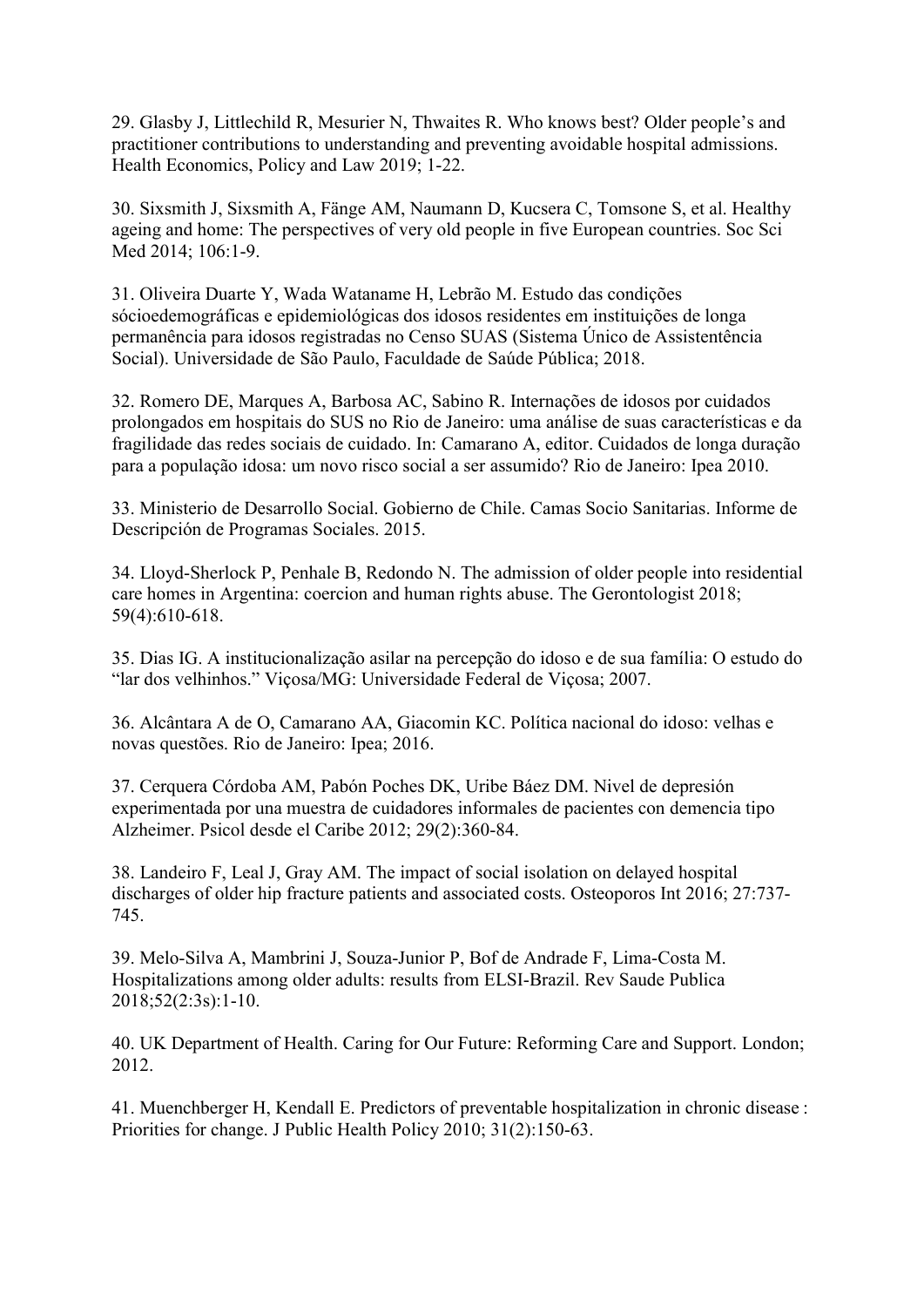42. Boccolini CS, Souza Junior PRB. Inequities in healthcare utilization: results of the Brazilian National Health Survey, 2013. Int J Equity Health 2016; 15,150.

43. D'Souza S, Guptha S. Preventing admission of older people to hospital. BMJ 2013;346:f3186.

44. Jeon B, Tamiya N, Yoshie S, Iijima K. Potentially avoidable hospitalizations , nonpotentially avoidable hospitalizations and in-hospital deaths among residents of long-term care facilities 2018; 1272-9.

45. Eurostat. Hospital discharges and length of stay statistics [Internet]; 2018. p.1-18. Available from: http://appsso.eurostat.ec.europa.eu/nui/submitViewTableAction.do (accessed on 09/Jun/2019).

46. Wier L, Pfuntner A, Maeda J, Stranges E, Ryan K, Jagadish P, et al. HCUP Facts and Figures: Statistics on Hospital-based Care in the United States, 2009. Rockville, MD: Agency for Healthcare Research and Quality 2011.

47. Data derived from UN Population Division [Internet]. Available from: http://www.who.int/choice/en/ (accessed on 12/Jun/2019).

48. WHO-CHOICE Unit Estimates for Service Delivery [Internet]; 2010. Available from: https://www.who.int/choice/country/country\_specific/en/ (accessed on 09/Jun/2019).

49. Bryan K. Policies for reducing delayed discharge from hospital. Br Med Bull 2010; 95(1):33-46.

50. Wallace E, Stuart E, Vaughan N, Bennett K, Fahey T, Smith SM. Risk Prediction models to predict emergency hospital admission in community-dwelling adults: A systematic review. Med Care 2014; 52(8):751-65.

51. Salin S, Kaunonen M, Åstedt‐Kurki P. Informal carers of older family members: how they manage and what support they receive from respite care. J Clin Nurs 2009; 18(4):492- 501.

52. Sempé L, Billings J, Lloyd-Sherlock P. Multidisciplinary interventions for reducing the avoidable displacement from home of frail older people: a systematic review. BMJ Open 2019; 9:e030687. doi: 10.1136/bmjopen-2019-030687

53. Sartini C, Correia M. Programa Maior Cuidado: qualificando e humanizando o cuidado. Pensar/BH Polit Soc 2012;31:10-3.

54. Alfradique ME, Bonolo PDF, Dourado I, Lima-Costa MF, Macinko J, Mendonça, CS, Oliveira VB, Sampaio LFR, Simoni C, Turci MA. Ambulatory care sensitive hospitalizations: elaboration of Brazilian list as a tool for measuring health system performance (Project ICSAP-Brazil). Cadernos de saude publica 2009; 25(6):1337-1349.

55. Arrieta A, García-Prado A. Cost sharing and hospitalizations for ambulatory care sensitive conditions. Social Science & Medicine 2015; 124:115-120.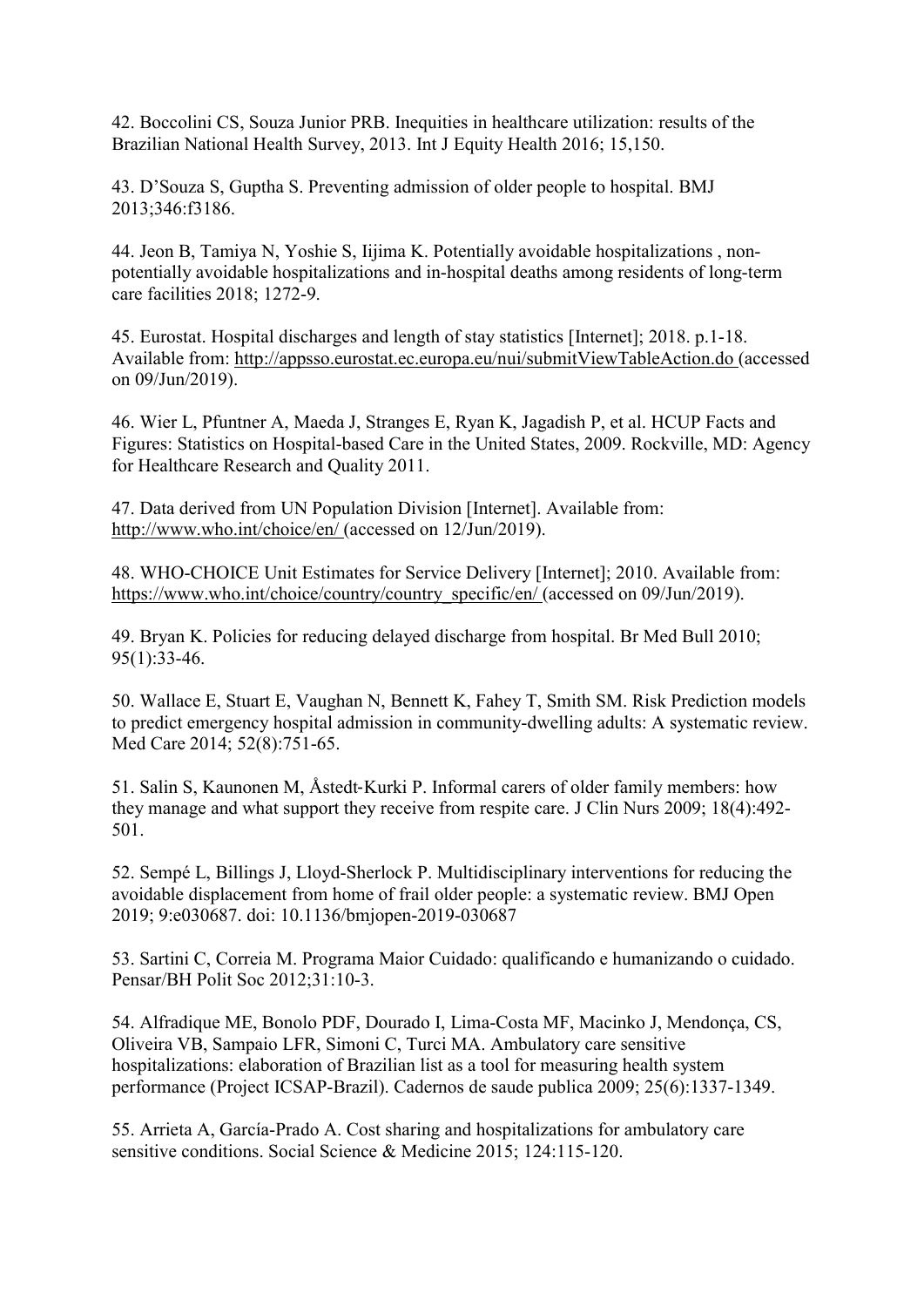#### Table 1

Current and projected population aged 70 and above

| <b>Year/Region's population</b> |                   | More developed<br>regions | Less developed<br>regions | <b>Brazil</b> |
|---------------------------------|-------------------|---------------------------|---------------------------|---------------|
| 2015                            | Population $70 +$ | 153,319                   | 242,073                   | 10,423        |
|                                 | % total pop       | 12.2                      | 3.9                       | 5.1           |
| 2020                            | Population $70 +$ | 172,539                   | 287,453                   | 12,983        |
|                                 | % total pop       | 13.6                      | 4.4                       | 6.1           |
| 2025                            | Population $70 +$ | 194,329                   | 362,510                   | 16,320        |
|                                 | % total pop       | 15.2                      | 5.3                       | 7.4           |
|                                 | Population $70 +$ | 216,356                   | 439,839                   | 20,225        |
| 2030                            | % total pop       | 16.8                      | 6.1                       | 9.0           |
|                                 | Population $70 +$ | 236,686                   | 535,598                   | 24,796        |
| 2035                            | % total pop       | 18.3                      | 7.0                       | 10.8          |
| 2040                            | Population $70 +$ | 250,225                   | 644,804                   | 29,213        |
|                                 | % total pop       | 19.3                      | 8.1                       | 12.6          |
| 2045                            | Population $70 +$ | 260,902                   | 745,306                   | 33,433        |
|                                 | % total pop       | 20.1                      | 9.1                       | 14.4          |
| 2050                            | Population $70 +$ | 267,911                   | 827,848                   | 38,244        |
|                                 | % total pop       | 20.6                      | 9.8                       | 16.4          |

Source: Based on United Nations Population World Population Prospects data<sup>2</sup>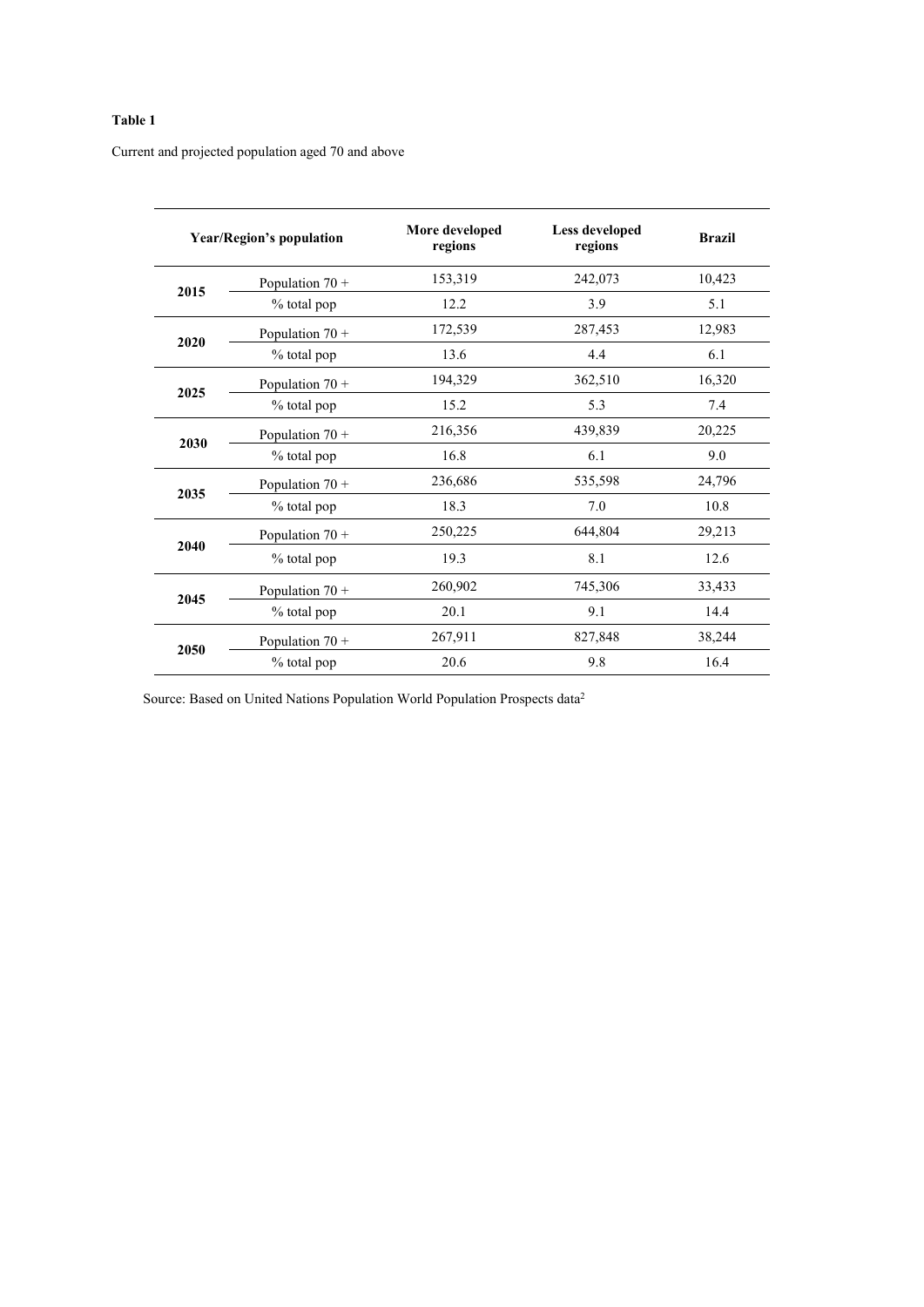#### Table 2

 $\overline{a}$ 

Percentage of older people over reporting at least one functional limitation (ability to eat, get dressed, transfer in and out of bed, use the toilet, and bathe/shower)

| Survey*/<br>Gender/Age<br>(yrs)     | Men      |          |        | Women    |          |        | Total aged 60+      |
|-------------------------------------|----------|----------|--------|----------|----------|--------|---------------------|
|                                     | 60-69    | 70-79    | $80 +$ | 60-69    | 70-79    | $80 +$ |                     |
| Brazil,<br><b>ELSI</b><br>2015/2016 | 13.5     | 15.7     | 32.9   | 14.8     | 22.3     | 37.7   | 18.7<br>$N = 5,432$ |
| p                                   |          | < 0,0001 |        |          | < 0,0001 |        |                     |
| Mexico,                             | 6.6      | 13.2     | 34.3   | 10.4     | 15.5     | 42.2   | 14.6                |
| <b>MHAS 2001</b>                    |          |          |        |          |          |        | $N = 6,692$         |
| p                                   |          | < 0,0001 |        |          | < 0,0001 |        |                     |
| Mexico,                             | 10.3     | 20.1     | 35.3   | 17.5     | 28.3     | 52.0   | 21.2                |
| <b>MHAS 2012</b>                    |          |          |        |          |          |        | $N = 8,974$         |
| p                                   |          | < 0,0001 |        |          | < 0,0001 |        |                     |
| United                              | 13.8     | 18.1     | 31.9   | 17.0     | 20.0     | 41.4   | 22.1                |
| States,<br><b>HRS 2012</b>          |          |          |        |          |          |        | $N = 13,889$        |
| p                                   | < 0,0001 |          |        | < 0,0001 |          |        |                     |

\* Variation of prevalence of disability in at least one activity of daily living over time in Mexico: p value of <0.0001 in the Confidence Interval at 95%.

Sources: BRA - Brazilian Longitudinal Study of Ageing (ELSI), wave 1 (2015/2016)<sup>4</sup>; MEX - Mexican Health and Aging Study (MHAS), waves  $1$  (2001) and  $3$  (2012)<sup>5</sup>; USA - Health and Retirement Study (HRS), wave 13 (2012).<sup>6</sup>